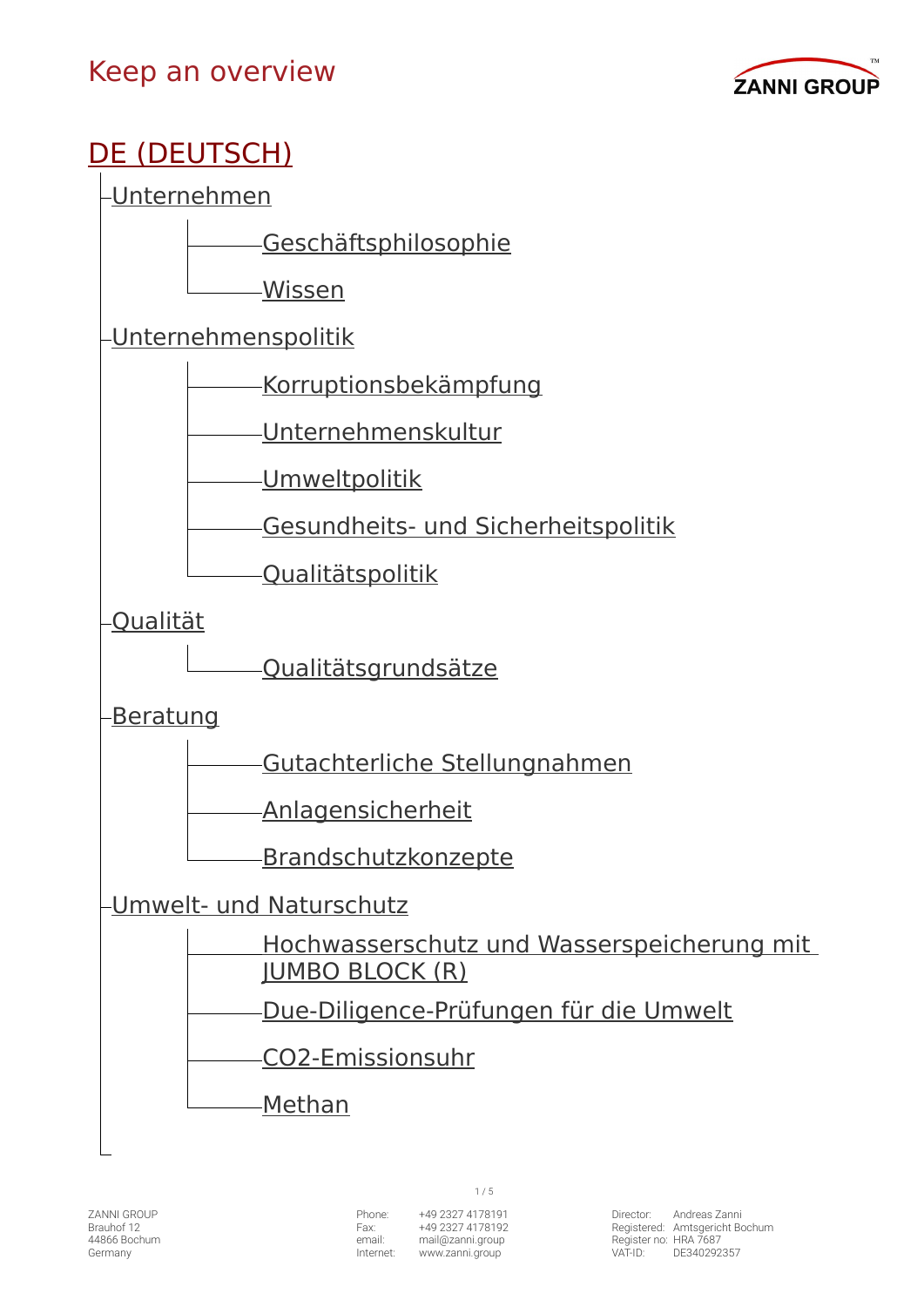#### Keep an overview



[JUMBO BLOCK ®](https://www.zanni.group/DE/JUMBOBLOCK/)

[Verbrennungsanlagen](https://www.zanni.group/DE/Verbrennungsanlagen/)

[Stationäre Verbrennungsanlagen](https://www.zanni.group/DE/Verbrennungsanlagen/Stationaere-Verbrennungsanlagen/)

[Fließbild Verbrennungsanlage](https://www.zanni.group/DE/Verbrennungsanlagen/Fliessbild-Verbrennungsanlage/)

[Technische Datenblätter](https://www.zanni.group/DE/Verbrennungsanlagen/Technische-Datenblaetter/)

[Grundrisszeichnungen Verbrennungsanlagen](https://www.zanni.group/DE/Verbrennungsanlagen/Grundrisszeichnungen-Verbrennungsanlagen/)

[Verbrennungsöfen](https://www.zanni.group/DE/Verbrennungsanlagen/Verbrennungsoefen/)

[Verbrennungsrost](https://www.zanni.group/DE/Verbrennungsanlagen/Verbrennungsrost/)

[Abkühl- und Aufheizvorschriften](https://www.zanni.group/DE/Verbrennungsanlagen/Abkuehl-und-Aufheizvorschriften/)

[Schornsteine](https://www.zanni.group/DE/Verbrennungsanlagen/Schornsteine/)

[Entaschungsanlagen](https://www.zanni.group/DE/Verbrennungsanlagen/Entaschungsanlagen/)

[Abgaskühler](https://www.zanni.group/DE/Verbrennungsanlagen/Abgaskuehler/)

[Filteranlagen](https://www.zanni.group/DE/Verbrennungsanlagen/Filteranlagen/)

[Rauchgasemissionsgrenzwerte nach EU-Richtlinie](https://www.zanni.group/DE/Verbrennungsanlagen/Rauchgasemissionsgrenzwerte-nach-EU-Richtlinie-EN2000-76/)  [EN2000 76](https://www.zanni.group/DE/Verbrennungsanlagen/Rauchgasemissionsgrenzwerte-nach-EU-Richtlinie-EN2000-76/)

[Silos](https://www.zanni.group/DE/Verbrennungsanlagen/Silos/)

[Emissionsüberwachung \(CEMS\)](https://www.zanni.group/DE/Verbrennungsanlagen/Emissionsueberwachung-CEMS/)

[Kontakt](https://www.zanni.group/DE/Kontakt/)

[So finden Sie uns leicht](https://www.zanni.group/DE/Kontakt/So-finden-Sie-uns-leicht/)

[Bürozeiten](https://www.zanni.group/DE/Kontakt/Buerozeiten/)

[Stellenausschreibungen](https://www.zanni.group/DE/Kontakt/Stellenausschreibungen/)

[Rechtliche Informationen](https://www.zanni.group/DE/Rechtliche-Informationen/)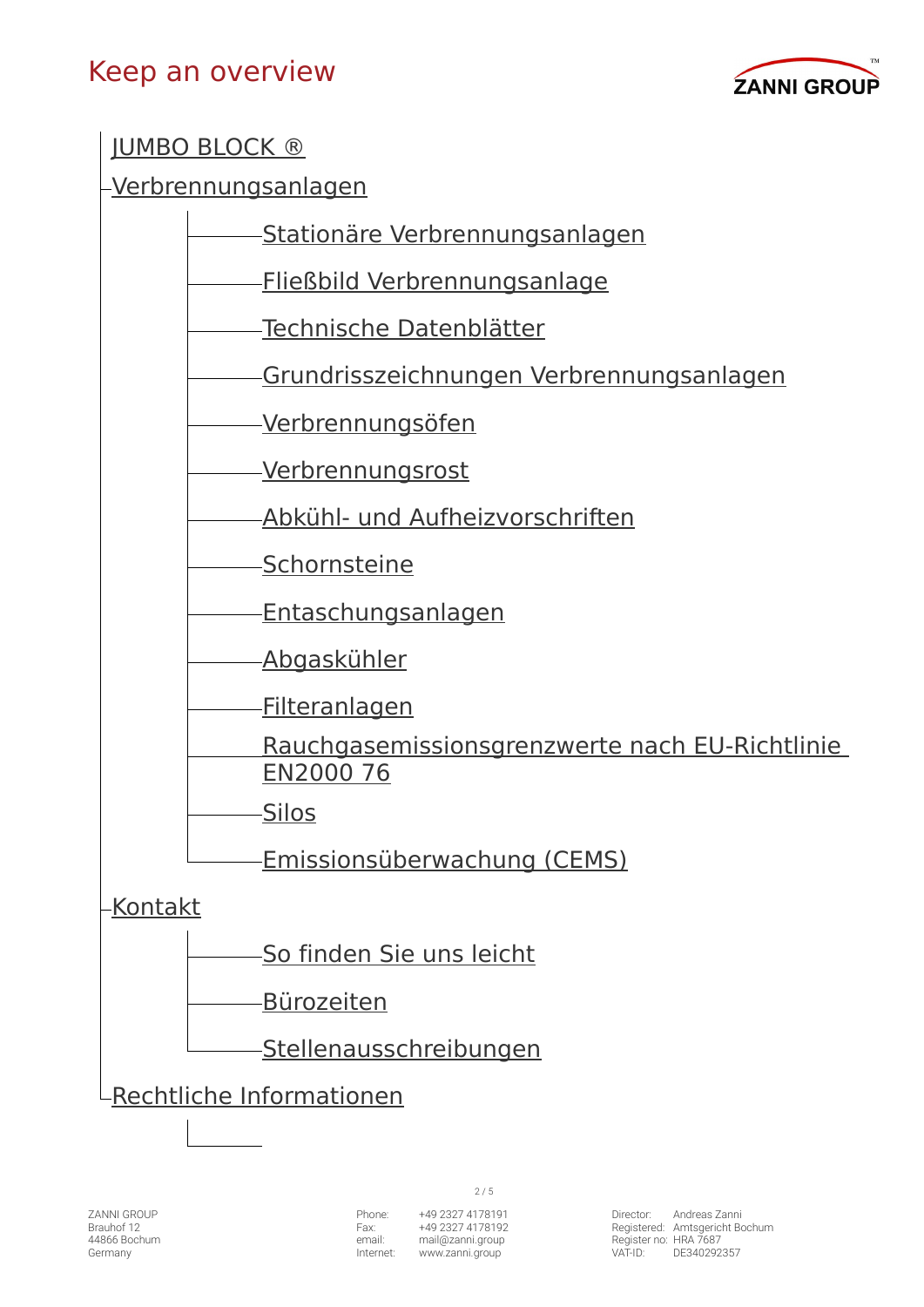





#### EN (ENGLISH)

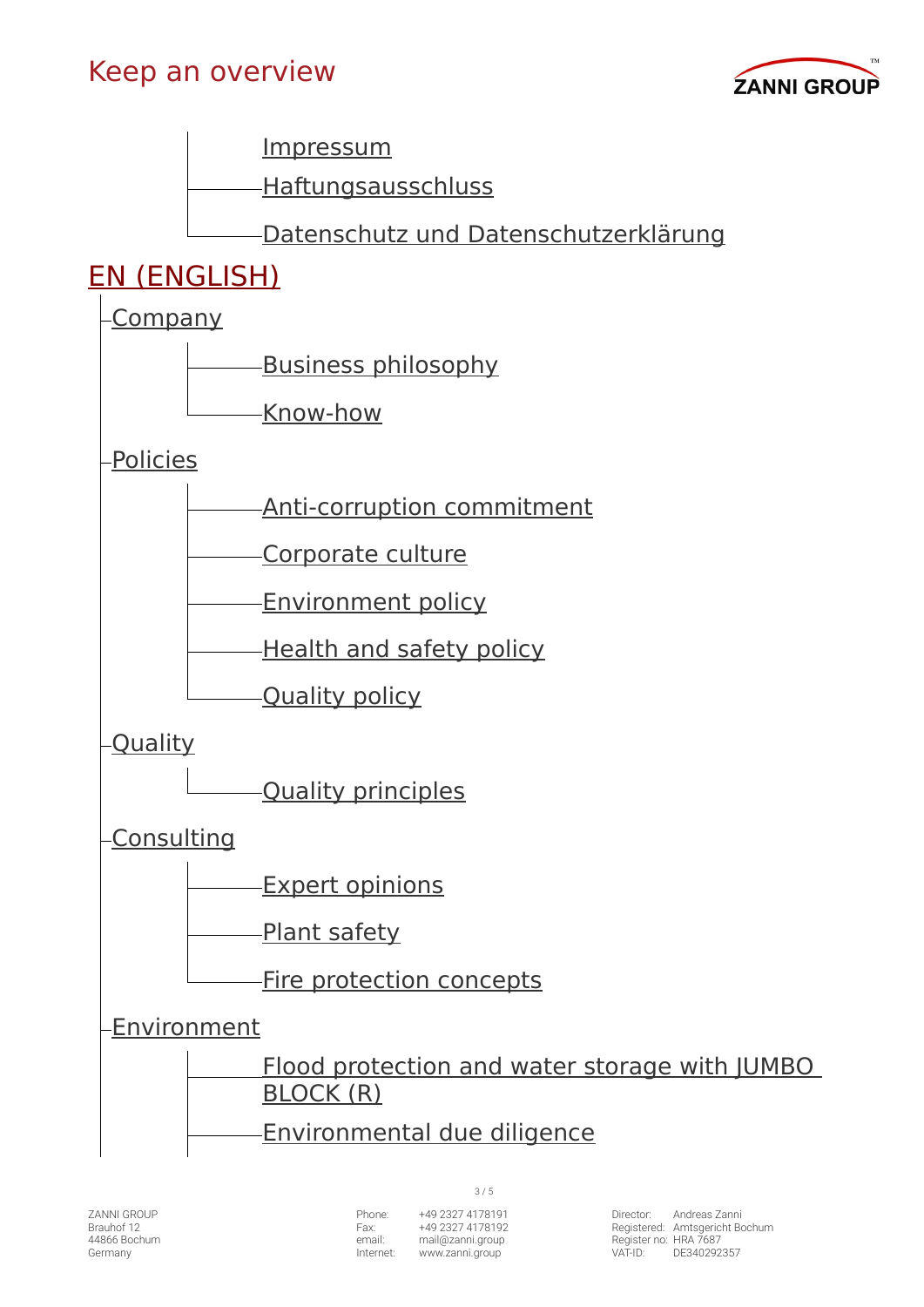#### Keep an overview